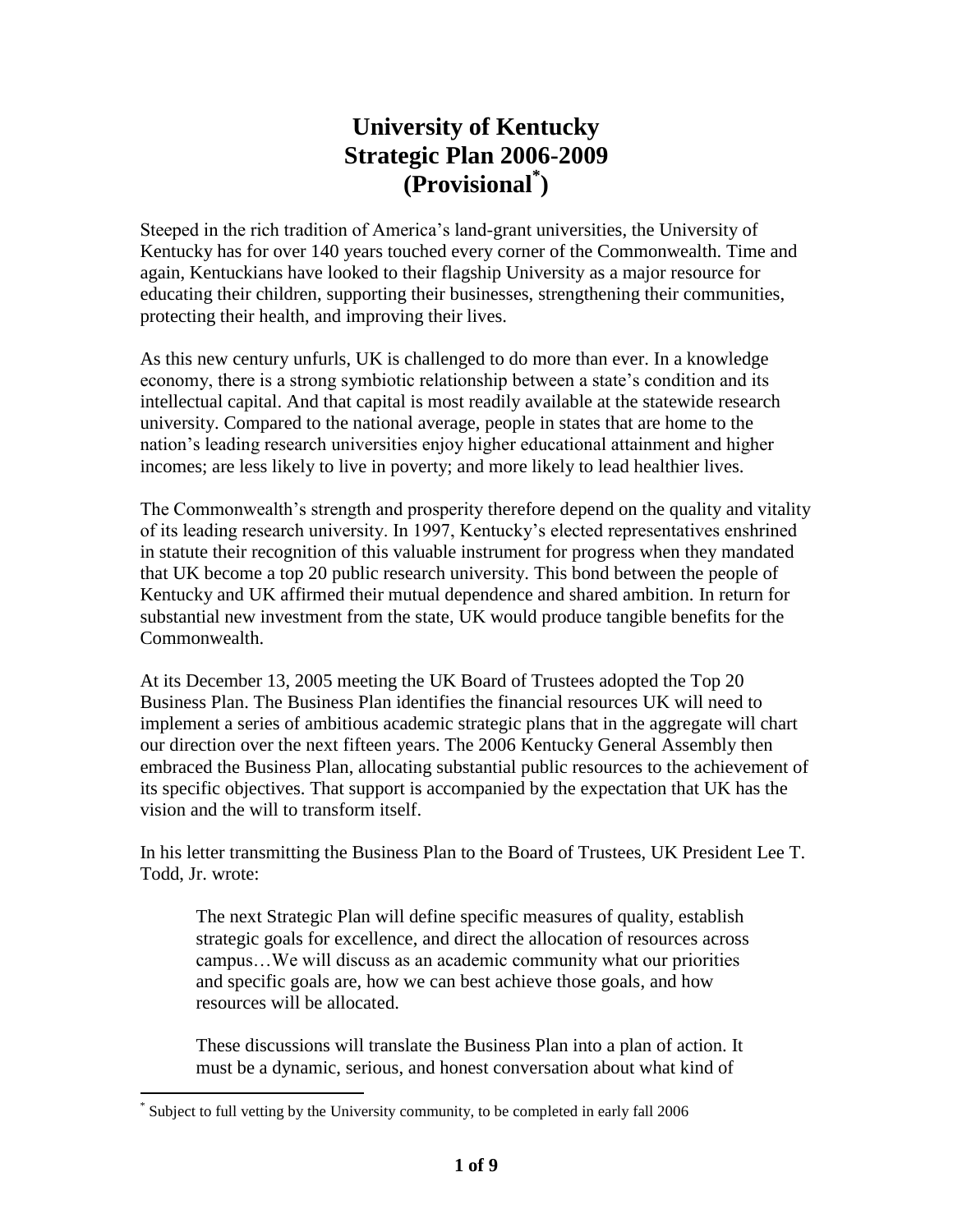university we want to be. Make no mistake about it. This institution must change if we are going to succeed. A university wedded to the status quo in a dynamic world will fail. Just as we need to force a discussion with the state about our need for more resources, we must force the internal discussion about our priorities. And those priorities must ultimately find their core in the needs of the people of Kentucky and what their flagship university is uniquely qualified to provide.

At the direction of President Todd and under the leadership of newly appointed UK Provost Kumble Subbaswamy, the University Committee on Academic Planning and Priorities began crafting this Strategic Plan for 2006-09 in March 2006. By building on the 2003-06 Strategic Plan and marking the first step in the implementation of the Business Plan, the 2006-09 Strategic Plan represents both renewal and change. It articulates the goals of a University community that will continue its determined march toward Top 20 status and will have a broader and deeper impact on lives across the Commonwealth. The five goals of this strategic plan identify the principal areas of activity in which the talents and resources of the University will be invested over the next three years. Enumerated under each goal are several objectives, intended to bring some specificity to the broad outline of each goal.

### **Goal I - Enhance the University's Stature among its Peers**

The University of Kentucky brings considerable strength to the task of achieving Top 20 status. It is home to a comprehensive mix of undergraduate, graduate, and professional programs, combined with land-grant responsibilities and extensive health-care operations. The University's present organizational structure implemented during 2003-2005 positions it to capitalize on intellectual diversity through the development and integration of its academic, research, extension, and health-care resources. This expansive collection of integrated resources encourages sharing ideas across disciplines and promoting multidisciplinary endeavors. It also enriches the educational and social experiences of a highly diverse and talented student body.

UK's responsibility to the Commonwealth requires that the University not only become a Top 20 university, but do so while increasing substantially its engagement with the state. And that engagement will go beyond the vast clinical, extension, and outreach services the University already provides. It will include more active partnerships with communities to solve problems and create a better society.

The hallmark of a Top 20 public university is an unwavering and across-the-board commitment to excellence, with a considerable number of programs ranked among the best in the United States. A Top 20 university cultivates and celebrates success in the classroom, the laboratory, the extension office and the clinic with equal vigor. And it builds futures for its students by emphasizing emotional and physical health as well as intellectual growth. UK's ability to reach this level of consistent excellence will require the significant advance of every aspect of the University. As the Business Plan makes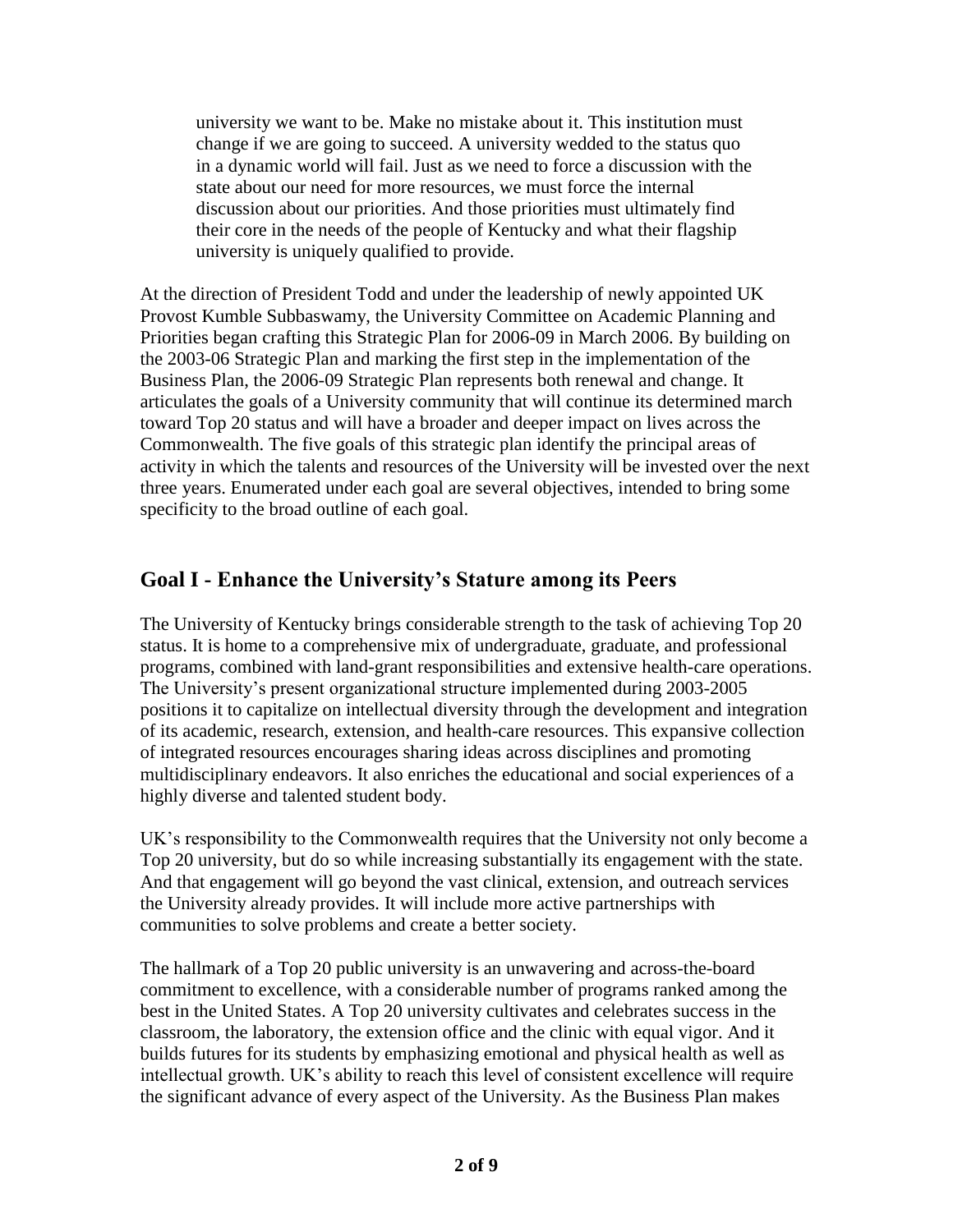clear, 40 percent of the resources needed to achieve Top 20 status will be self-generated, through a combination of internal reallocations and increased research, clinical, and gift income. The state and UK students will be asked to bear the remaining cost of this investment. The Strategic Plan therefore must articulate the framework for identifying programmatic and infrastructure priorities and the strategies for investing in those priorities.

- 1. **The University will develop or update plans for achieving excellence in all its endeavors, in accordance with the Top 20 Business Plan.** To attain Top 20 status is to have most of the University's programs ranked in the top quartile among their peers, with some considered the very best. Every college, department, and auxiliary and support unit must examine its strengths and weaknesses, take stock of emerging trends in their areas, and make strategic decisions about how to attain further excellence. Taking full advantage of the strengths of a flagship, land-grant, research university with an extensive health care enterprise, the entire University community must enthusiastically embrace its obligation to serve the Commonwealth. Every strategy for excellence must aim to assure education and research benefits that accrue to the people of the Commonwealth - in the areas of health and welfare, economic development, education for life, public policy development, and quality of life. Many parts of the UK community, including UK Healthcare and the UK Athletic Association, have developed strategic plans aligned with the Top 20 Business Plan. However, the University-wide Strategic Plan for 2006-09 will fully integrate plans for all sectors of the University.
- 2. **The University will update its capital project priorities and Master Plan to accommodate a larger faculty and student body and the expansion of research and clinical operations.** The correlation between rank and size is well-known. To be competitive, the University must increase the size of its student and faculty body. The challenge of growth is exacerbated by the constraints of current physical space; the lead time needed for planning, constructing, and utilizing future space; and the limitations on available University bonding capacity. Priorities for classrooms, student facilities, laboratories, and health care facilities must be assigned carefully.
- 3. **The University will recruit additional faculty members to teach a larger student body and enhance substantially its research and engagement efforts.** The University will expand its faculty in order to maintain competitive student-to-faculty ratios and build a foundation for rapid improvement in the quality of its academic missions. The attendant growth in the University's research enterprise will increase Kentucky's intellectual and cultural capital and enhance the health and economic welfare of its people.
- 4. **The University will offer competitive salaries, benefits, and professional support to retain and attract outstanding faculty and staff.** Achieving Top 20 status hinges on the aggressive cultivation of current faculty and strategic hiring of outstanding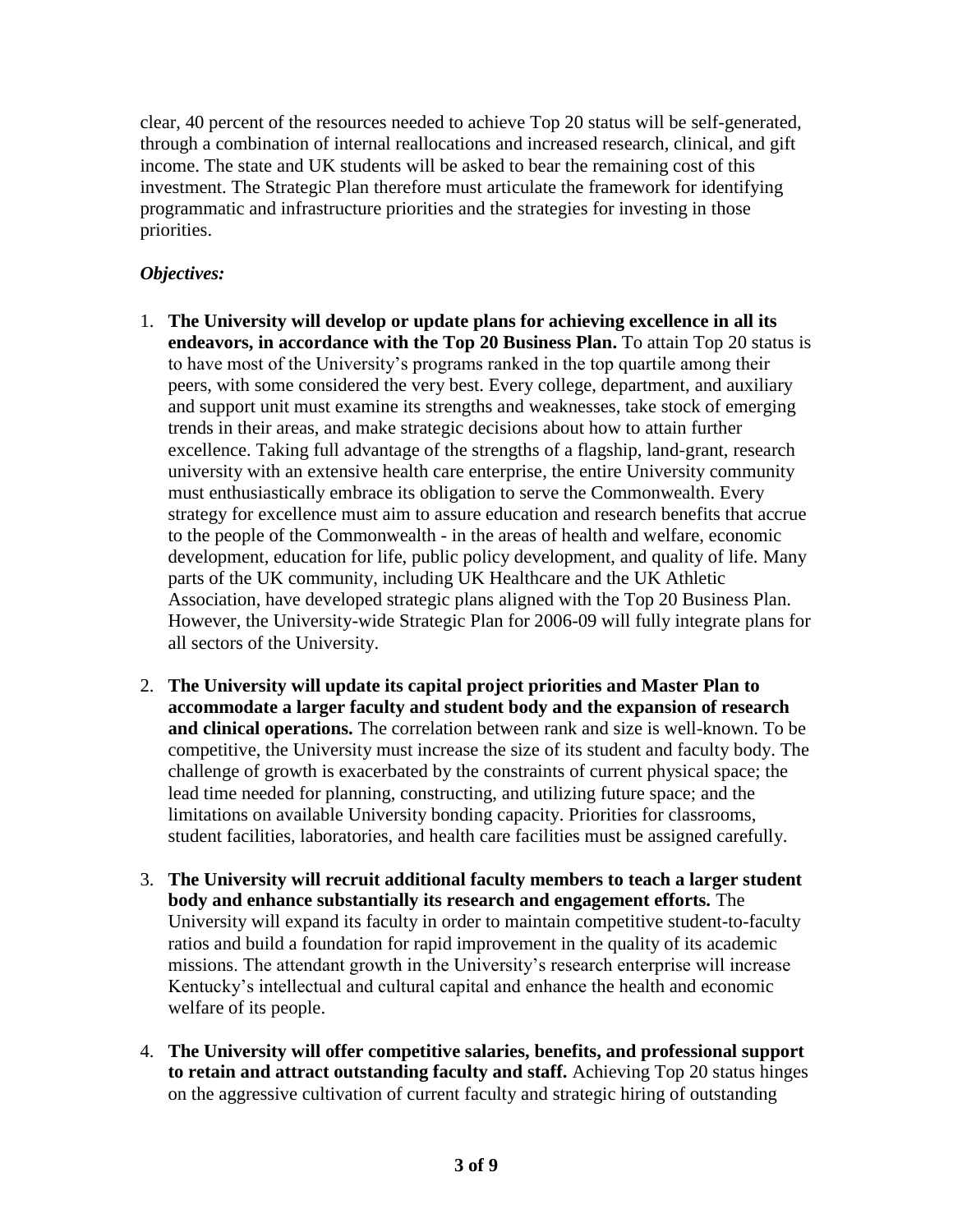new faculty members. It also depends on the continuous professional development of university faculty and staff. Competitive compensation and progressive career advancement opportunities are essential resources for developing and retaining excellent faculty and staff. They will foster and sustain an enjoyable professional climate in which employees can manage effectively the way they live, work, and raise their families.

## **Goal II - Prepare Students for Leadership in the Knowledge Economy and Global Society**

A university's chief responsibilities are to provide its students with knowledge about the human and natural worlds, train them to organize that knowledge, and teach them to express and apply that knowledge effectively. These pursuits carry with them civic and economic dimensions that are intertwined. Students will be challenged to become active members of their communities, welcoming different points of view and systems of belief while examining and refining their own. And they must develop the skills they will need to become productive members of an increasingly educated work force. In a world where jobs and knowledge flow freely across industries and national boundaries, the success of University of Kentucky graduates demands an education that prepares them to participate effectively in an increasingly interdependent global economy and society.

Kentucky's success in this global economy depends on a broadly trained workforce and well-informed society. UK has the capacity to cast off Kentucky's legacy of diminished expectations, replacing it with a confidence in the prospect of a more prosperous Commonwealth. The University is among the handful of American higher education institutions that offers on one campus a full range of academic programs and colleges, including the full spectrum of health science colleges. It must take full advantage of connections across academic programs at all levels of study to encourage international experiences that broaden perspectives, emphasize interdisciplinary and inter-professional training, and inspire student partnerships with faculty to explore knowledge at the fluid borders of academic disciplines. The University must demonstrate again and again that teaching and scholarship are inextricably linked, are pursued with equal dedication, and create extraordinary opportunities.

The key to Kentucky's success in the global flow of talent is to ensure that much of the human capital built at home and recruited from beyond Kentucky's borders remains in Kentucky. As one of the top public research universities in the United States, UK can become a beacon for attracting top talent from across the world who will enrich the campus community through their participation in it. And when their days as UK students are complete, their professional and civic accomplishments will add cultural and economic capital to the Commonwealth and across the United States and the globe.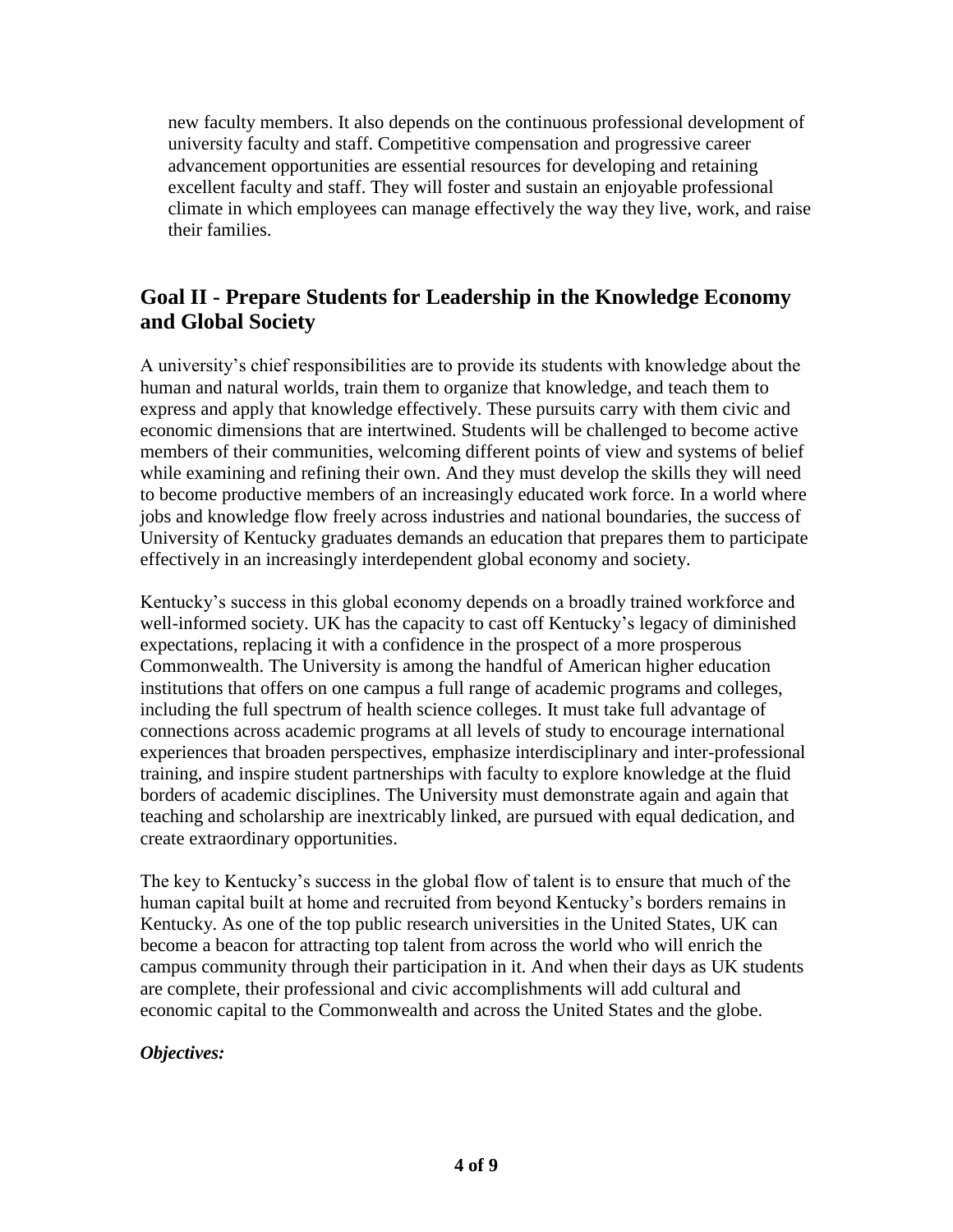- 1. **The University will enhance interdisciplinary learning and inter-professional training.** The University community must foster innovation in teaching and learning, emphasizing critical thinking and cultural sensitivity; revise and reform curricula, increasing connections within and across colleges by blurring disciplinary and professional boundaries; integrate curricular and extracurricular experiences and ensure those experiences reflect the goal of diversity to the fullest extent possible; and expand internships, externships, and community-based engagement activities. UK will create an academic environment in which students can hone their problemsolving and entrepreneurial skills.
- 2. **The University will increase opportunities for international and multicultural educational experiences for its students.** Being a Top 20 university in the 21<sup>st</sup> Century is to be engaged effectively in the international educational marketplace. UK must build aggressively on its longstanding relationships with educational institutions in other countries to form new partnerships for the exchange of students. Every UK student must develop a broad international perspective through curricular, extracurricular, on-campus, and off-campus experiences.
- 3. **The University will set and achieve six-year growth and quality targets for undergraduate, graduate, and professional enrollments.** The Business Plan establishes goals for enrollment growth, the mix of resident and non-resident students, and first-year student ACT/SAT scores. The Plan does not specify an ideal distribution of students across academic areas. Recruitment and admission strategies need to respond to the imperative to train highly-educated professionals in areas of pressing social need. For example, strategies must be developed to address both instate and national shortages of physicians, dentists, nurses, pharmacists, and engineers, as well as math, science, and foreign-language teachers. Careful study is needed to set targets and develop the consequent recruitment strategies. Viable targets and strategies will incorporate the interests in various majors and programs expressed by students and employers. UK's holistic screening process in undergraduate admissions is part of a national trend away from over-reliance on standardized tests in making admission decisions. More than selective admission, the true measure of the quality of all UK's educational programs is the breadth and depth of what students learn, their timely graduation and career success, and the impact they have on their communities.
- 4. **The University will more aggressively integrate its teaching, research, and outreach missions.** Nationally acclaimed programs provide rich and broad opportunities for inquiry-based learning. The University of Kentucky must seek to provide every student with meaningful research and service-learning opportunities at all levels of instruction. Students must be integrated more fully into research and outreach programs to facilitate their roles as new investigators and future community leaders. Such a combination of increasing quality, productivity, and recognition for the University can stimulate high-end economic growth in Kentucky. All these efforts will enhance UK's ability to recruit the finest students and postdoctoral scholars, who in turn strengthen every facet of the University community.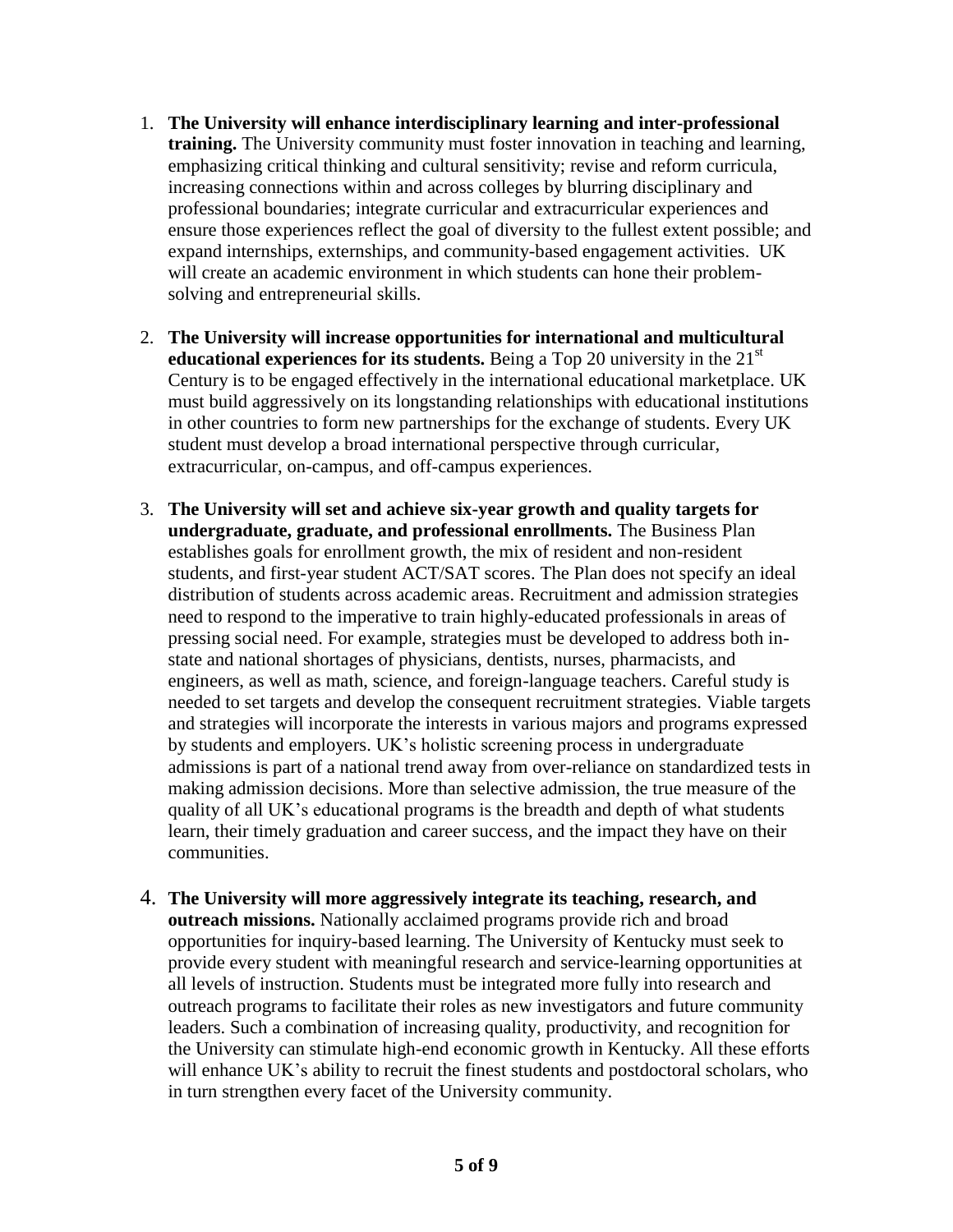# **Goal III - Enhance the Intellectual and Economic Capital of Kentucky through Growth in Research**

As Kentucky's land-grant research university, the University of Kentucky pursues with equal vigor the dual purposes of research: the expansion of the body of knowledge and the translation of basic research into practical innovations for the people of Kentucky and those beyond the state's borders. All missions of the University are infused with and benefit from this dedication to the creation and application of new knowledge. While scholarship often has an immediate impact, experience teaches that the benefit of research and creative work is not always immediate or predictable. The University must be Kentucky's most celebrated locale where creative work can be pursued purely for the advancement of knowledge and enlightenment. This is the true meaning of intellectual capital.

Research and creative activity in the  $21<sup>st</sup>$  century has been re-invented as a thoroughly interdisciplinary and collaborative pursuit, employing theoretical and clinical constructs, analytical tools, and laboratory techniques scarcely imaginable a few decades ago. UK has made significant advances in its research and creative activities in recent years and enthusiastically embraces the challenge of substantially increasing the volume and the quality of those efforts in the next decade.

- 1. **The University will cultivate and celebrate the full range of efforts in creative achievement and research.** The University of Kentucky is home to a broad range of disciplines and intellectual endeavors that enrich lives and improve communities across Kentucky. Cultivating excellence in students and faculty requires fostering leading scholarship and creative endeavor throughout the University; increasing collaborations across departments and colleges; celebrating the accomplishments of faculty, staff, and students; and communicating successes inside and outside the University.
- **2. The University will invest strategically in research areas of current strength, emerging interest, and greatest importance.** A program's ability to rise in national rankings is a function of multiple factors, including size, existing strengths, competition, and available resources. The University has made significant investments to build on current strengths and the most promising of these initiatives should continue. To serve the Commonwealth, the University also must identify and invest in emerging research areas of importance, excitement, and promise.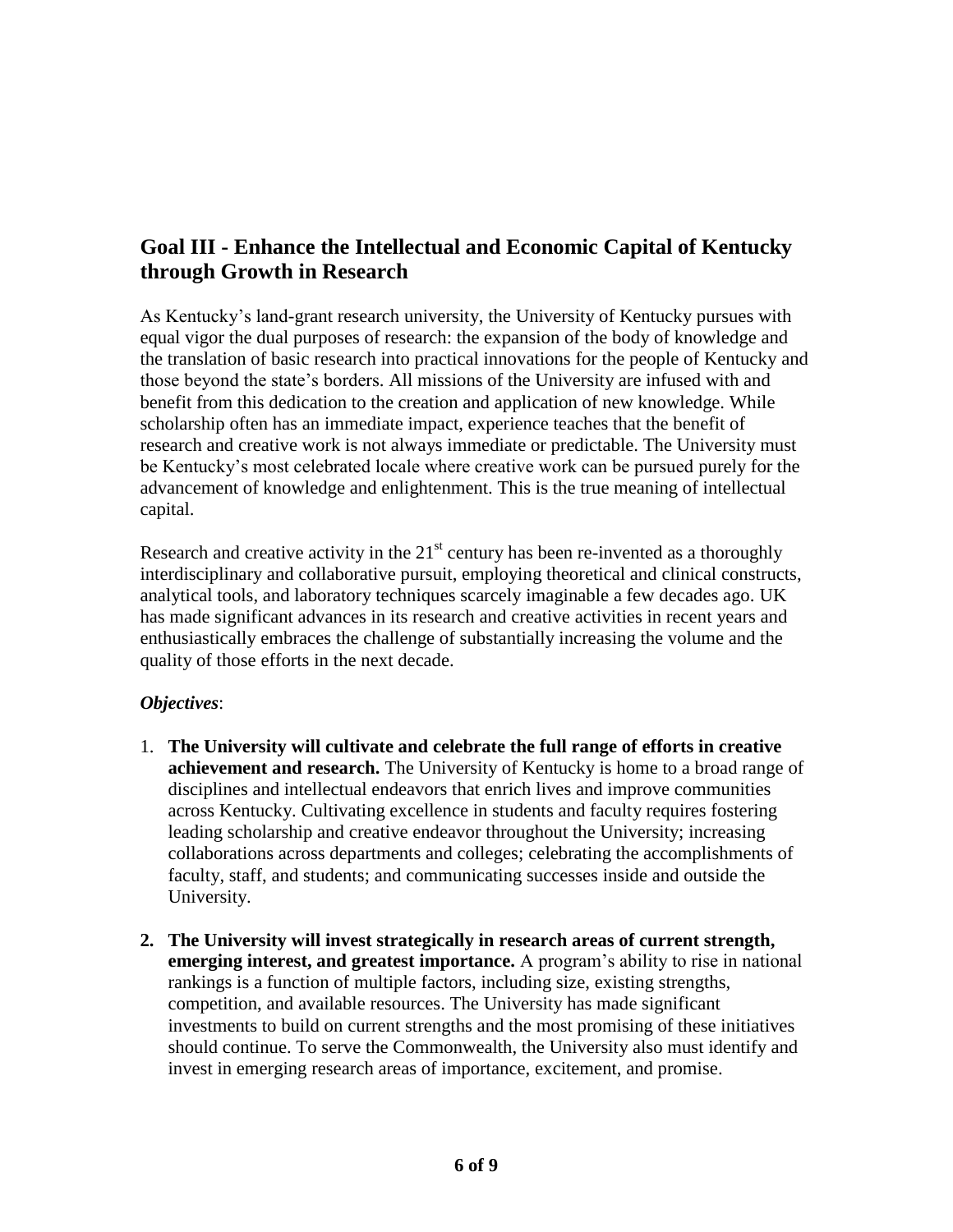- **3. The University will develop the infrastructure and administrative support required to achieve Top 20 status.** Growth in research and creative endeavor depends upon adequate space and facilities. The University of Kentucky is committed to modern laboratories, clinical facilities, performance and studio spaces, information technology, libraries and analytical services. It is likewise committed to efficient business operations and strong staff support. The University must assess and address facilities carefully and support administrative needs in a timely manner.
- 4. **The University will actively transmit the benefits of its knowledge and expertise to the public it serves.** More than ever before, the engaged research university can serve as an economic development partner - producing qualified students for industry; providing intellectual and research resources; and promoting cultural experiences. The University of Kentucky will directly and indirectly address needs across the Commonwealth by extending its research and creative endeavors to every school, business, and community in Kentucky. With equal tenacity, research and creative endeavor must be aimed at improving the quality of individual lives, in areas such as health, education, and the arts.

# **Goal IV - Embrace and Nurture Diversity**

It is a simple but profound fact of life that participation in diverse families, workplaces, schools, and communities is the norm and not the exception. This diversity should be celebrated as a strength of American society. But social isolation as a function of ethnicity, race, class, gender, or other differences is an enduring problem that continues to do much harm - locally, regionally, and nationally. The University of Kentucky has a responsibility to help prepare students for meaningful and responsible engagement within and across diverse communities. Through its own example and engagement, the University will strive to improve the climate for diversity throughout Kentucky, a commitment given special importance and emphasis by shared history. The composite effect of work with students in classrooms, residence halls, offices, laboratories, clinics, libraries, and public places should be to enable them to develop a more enlightened worldview; attain a deeper understanding of and commitment to authentic democratic values and social justice; embrace a greater commitment to service and leadership for the common good; exhibit greater cultural knowledge and competence; and facilitate Kentucky's success in the global economy.

Embracing and nurturing diversity is the responsibility of every member of the University community. It must be demonstrated in a clear and convincing way that diversity is an essential value of the university community that informs its every aspect. A genuine commitment to diversity as a core value makes necessary the adoption of a comprehensive view that celebrates diversity in all its dimensions as a systemic influence on our conduct as students, faculty, staff, and members of society.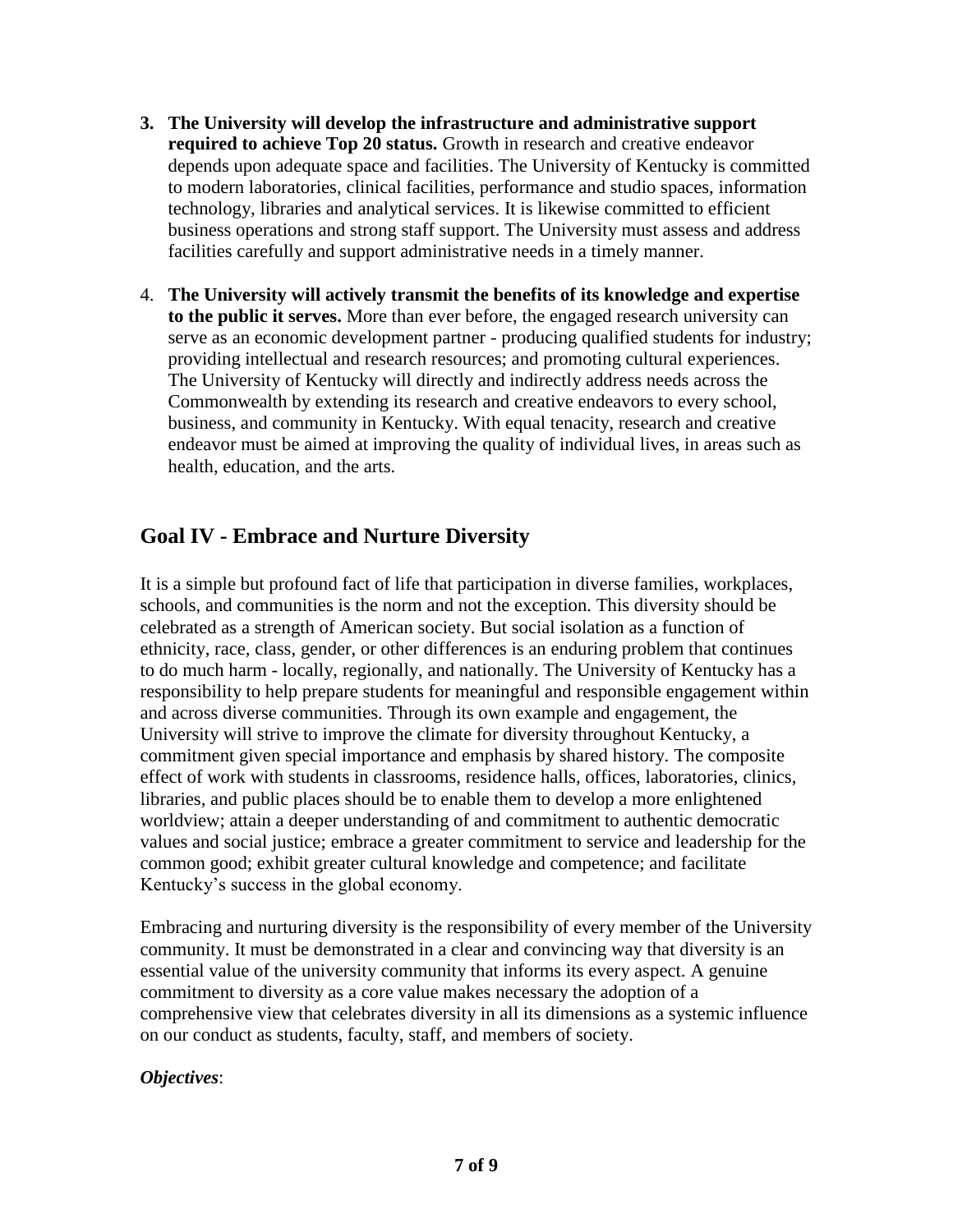- 1. **The University will adopt an organizational structure that supports diversity, makes explicit the shared responsibility of the entire community, and facilitates the achievement of its aspirations.** Diversity must be woven fully into the academic and administrative fabric of the University of Kentucky. Until then, diversity goals must be articulated again and again by leaders at the highest levels and embraced by the wider University community as an individual and collective responsibility. In particular, the existing structure of administrative offices, commissions, and standing committees will be reexamined and streamlined to address more effectively issues of diversity and the concerns of students, staff, and faculty.
- 2. **The University will establish a coherent, focused, university-wide implementation strategy to achieve diversity to the fullest extent possible.** The United States Supreme Court has affirmed the principle of diversity and its signal contribution to the campus environment. The University will build on existing implementation strategies to enhance demographic diversity and monitor progress. In particular, the University will be aggressive in recruiting and retaining students, staff, and faculty from all segments of society in order to create an even more diverse campus community.
- 3. **The University will ensure that its core belief in the value of diversity is manifest in its curriculum, extra-curricular activities, and campus climate.** Recognition of the value of different cultural traditions is an integral component of a  $21<sup>st</sup>$ -century education. Curricular and enrichment activities must reflect the histories and aspirations, at once shared and discrete, that community members bring to campus. All UK students must graduate with an understanding of, and respect for, cultures and traditions other than their own and become effective members of today's pluralistic society.
- 4. **The University will use its community engagement efforts to affirm the value of diversity and promote dialogue about pressing social issues.** The University of Kentucky is an important participant in communities across the Commonwealth, the United States, and the world. As a consistent standard bearer for diversity, UK will use its intellectual resources and scholarly activity to expand community commitment to equal opportunity.

### **Goal V: Engage Kentuckians through Partnerships to Elevate Quality of Life**

Outreach has been the historic hallmark of public research universities with the dual roles of flagship and land-grant. The University of Kentucky must recognize fully and embrace enthusiastically its outreach responsibilities and its potential for improving lives across Kentucky.

An *engaged* university in the  $21^{st}$  century has a commitment to share its human, intellectual, and material resources with the larger community for the benefit of both.